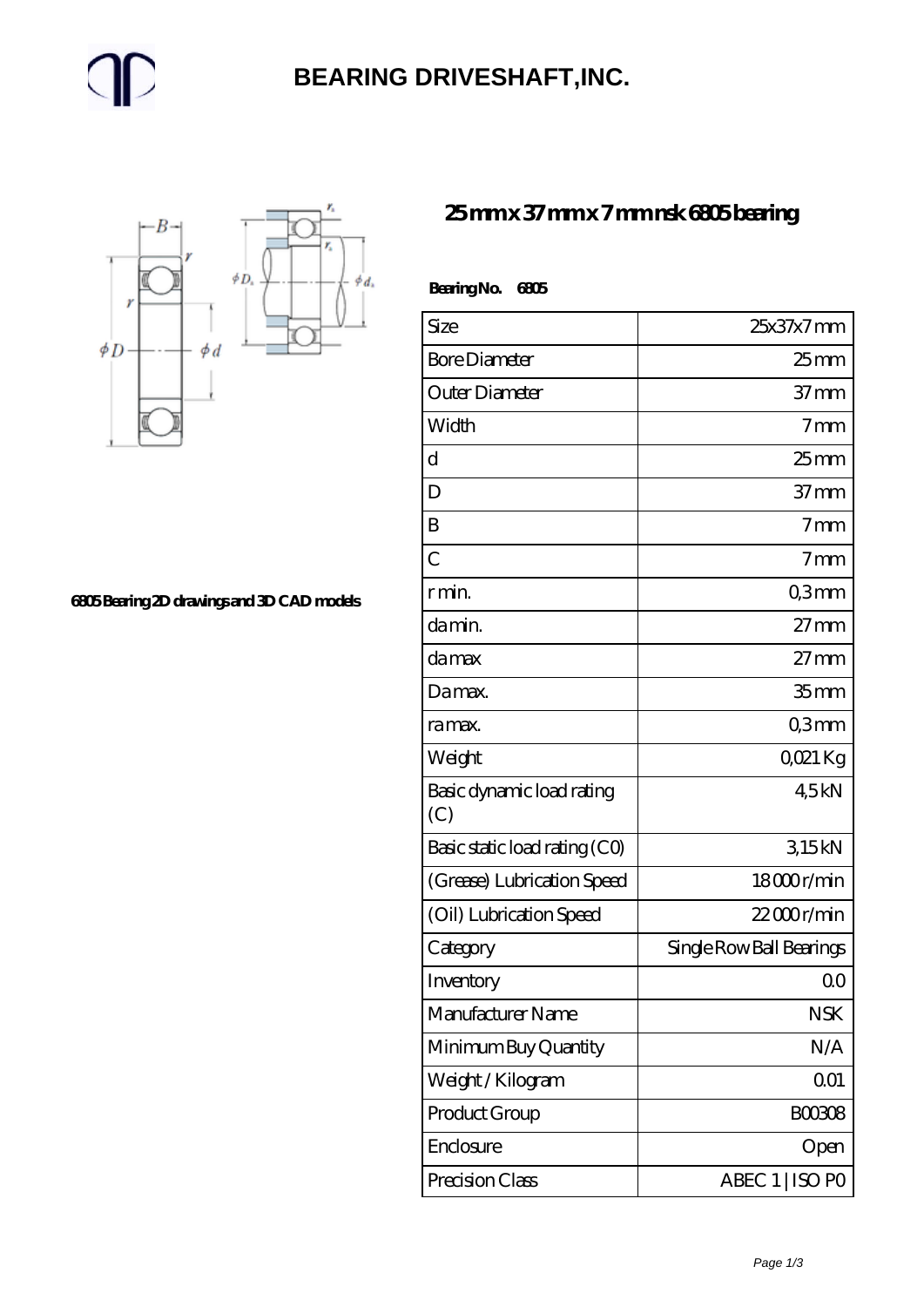# $\mathbb{P}$

## **[BEARING DRIVESHAFT,INC.](https://trendco-vick.com)**

| Maximum Capacity / Filling<br>Slot | No                                                                                                                                                                          |
|------------------------------------|-----------------------------------------------------------------------------------------------------------------------------------------------------------------------------|
| Rolling Element                    | <b>Ball Bearing</b>                                                                                                                                                         |
| Snap Ring                          | No                                                                                                                                                                          |
| <b>Internal Special Features</b>   | No                                                                                                                                                                          |
| Cage Material                      | Steel                                                                                                                                                                       |
| Internal Clearance                 | CO-Medium                                                                                                                                                                   |
| Inch - Metric                      | Metric                                                                                                                                                                      |
| Long Description                   | 25MM Bore; 37MM<br>Outside Diameter; 7MM<br>Outer Race Diameter:<br>Open; Ball Bearing; ABEC 1<br>ISO PO, No Filling Slot; No<br>Snap Ring, No Internal<br>Special Features |
| Category                           | Single Row Ball Bearing                                                                                                                                                     |
| <b>UNSPSC</b>                      | 31171504                                                                                                                                                                    |
| Harmonized Tariff Code             | 8482105068                                                                                                                                                                  |
| Noun                               | Bearing                                                                                                                                                                     |
| Keyword String                     | Ball                                                                                                                                                                        |
| Manufacturer URL                   | http://www.nskamericas.co<br>m                                                                                                                                              |
| Manufacturer Item Number           | 6805                                                                                                                                                                        |
| Weight/LBS                         | 0021                                                                                                                                                                        |
| Outer Race Width                   | 0.276Inch   7 Millimeter                                                                                                                                                    |
| Outside Diameter                   | 1.457 Inch   37 Millimeter                                                                                                                                                  |
| Bore                               | 0984 Inch   25 Millimeter                                                                                                                                                   |
| SRI                                | 1.81                                                                                                                                                                        |
| hidYobi                            | 6805                                                                                                                                                                        |
| LangID                             | 1                                                                                                                                                                           |
| $D_{-}$                            | 37                                                                                                                                                                          |
| <b>SREX</b>                        | 0015                                                                                                                                                                        |
| B                                  |                                                                                                                                                                             |
| damin                              | 27                                                                                                                                                                          |
|                                    |                                                                                                                                                                             |